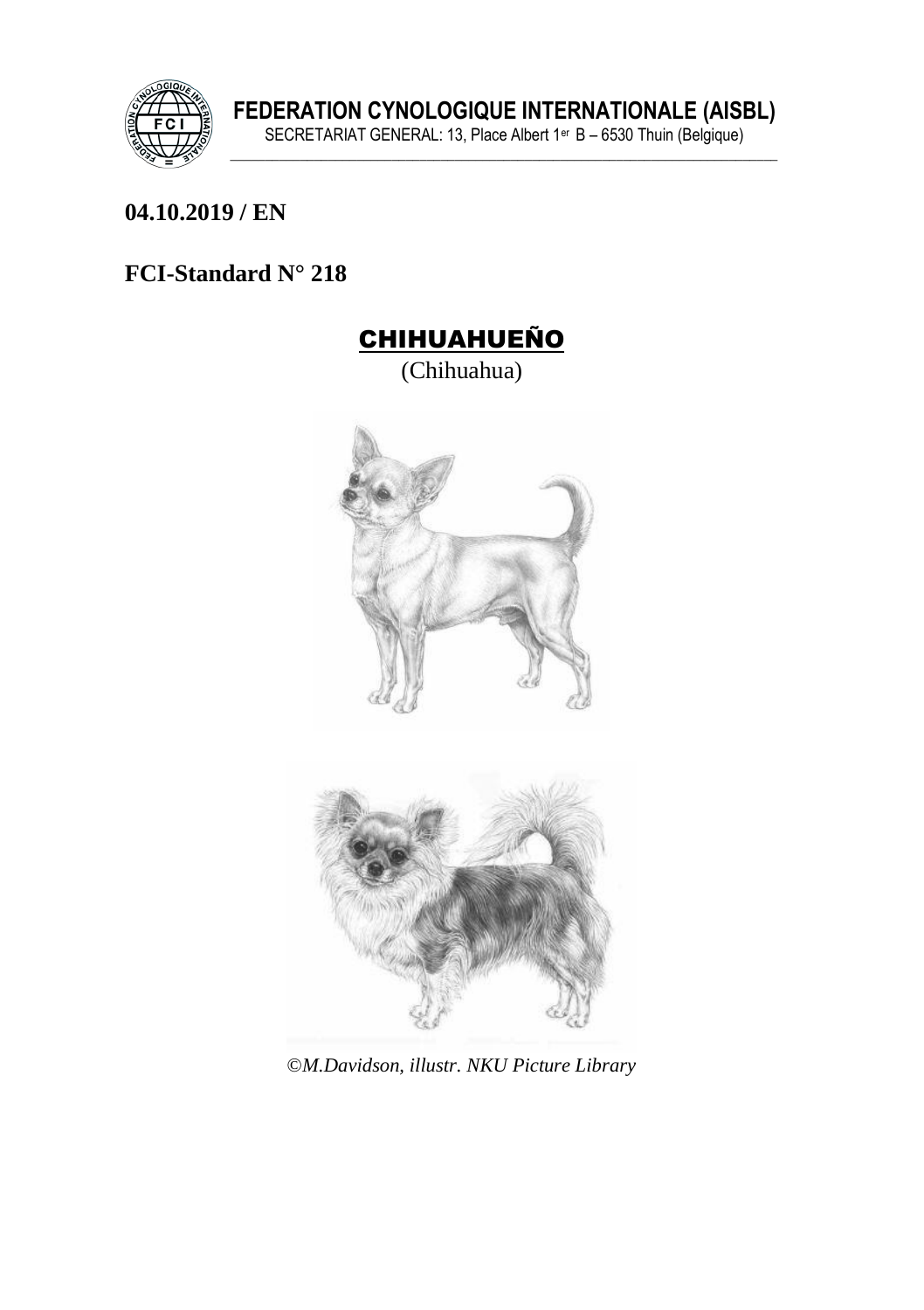**TRANSLATION**: Chris Seidler. / Official language (ES).

**ORIGIN**: Mexico.

#### **DATE OF PUBLICATION OF THE OFFICIAL VALID STANDARD**: 04.09.2019.

**UTILIZATION**: Companion dog.

**FCI-CLASSIFICATION**: Group 9 Companion and Toy Dogs. Section 6 Chihuahueño. Without working trial.

**BRIEF HISTORICAL SUMMARY**: The Chihuahua is regarded as the smallest pedigree dog in the world and carries the name of the largest state of the Mexican Republic (Chihuahua). One assumes that these dogs used to live in the wild and, at the time of the Toltec civilization, were captured and domesticated by the natives. Representations of a Toy dog called « Techichi » which lived in Tula, were used as decorations on town architecture. These statues are very similar to the present-day Chihuahua.

**GENERAL APPEARANCE**: This dog has a compact body. Of great importance is the fact that his skull is apple-shaped and that he carries his moderately long tail very high, either curved or forming the shape of a semicircle with the tip pointing towards the loin region.

**IMPORTANT PROPORTIONS**: Length of body slightly greater than height at withers. Desired, however, is an almost square body, especially in males. In bitches, because of the function of reproduction, a slightly longer body is permitted.

**BEHAVIOUR / TEMPERAMENT:** Ouick, alert, lively and very courageous.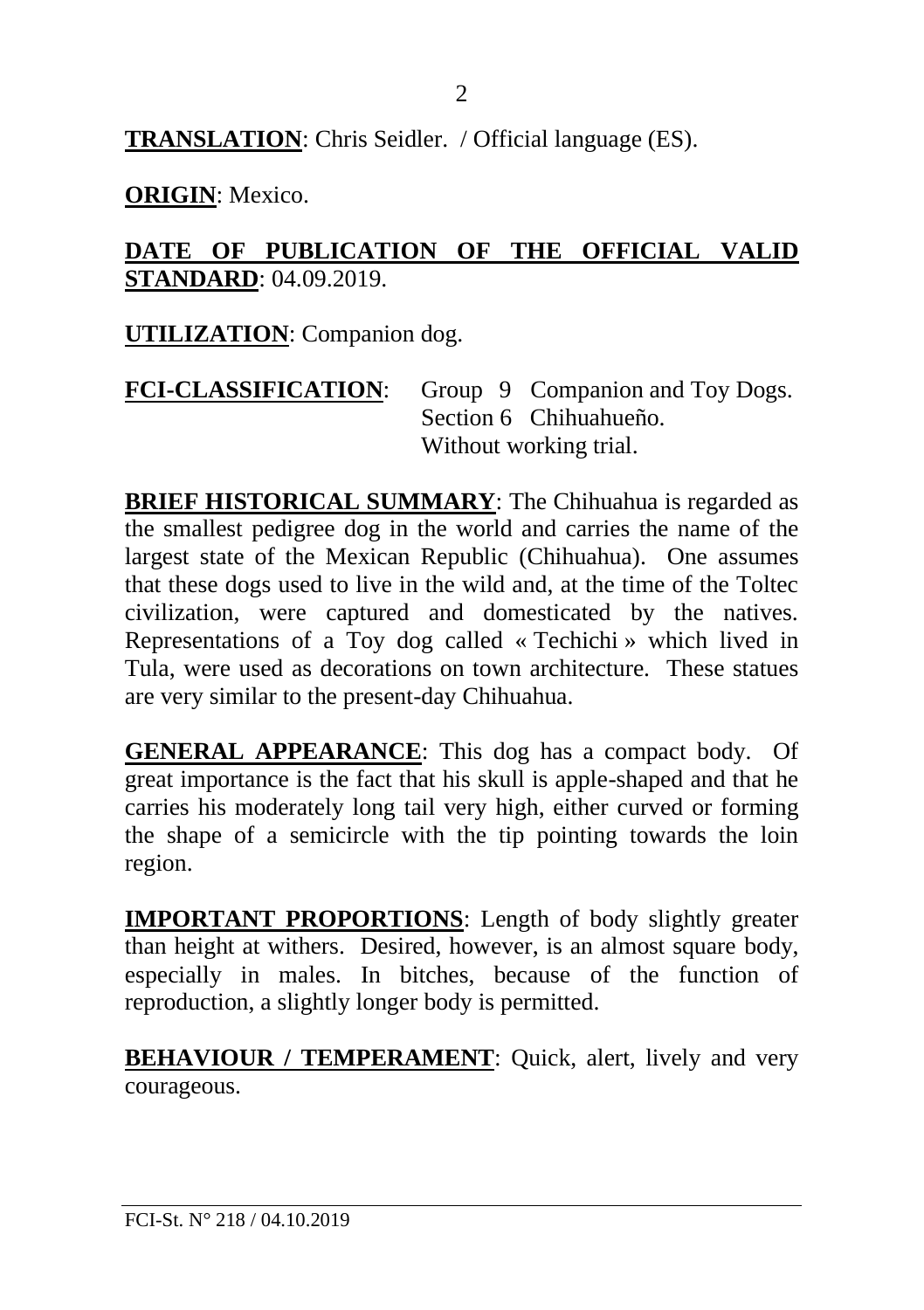#### **HEAD**

#### CRANIAL REGION:

Skull: Well-rounded apple head (a characteristic of the breed)**.** Stop: Well marked, deep and broad as the forehead is rounded above the set-on of muzzle.

#### FACIAL REGION:

Nose: Any colour permitted. Moderately short, pointing slightly upwards.

Muzzle: Short, straight seen from side, broad at set-on, tapering towards the tip.

Lips: Lean and close fitting.

Jaws/Teeth: Scissor or pincer bite. Overshot, undershot, as well as any other anomaly in position of upper or lower jaw must be strictly penalized.

Cheeks: Only slightly developed, very clean.

**EYES**: Large, roundish in shape, very expressive, not protruding, perfectly dark. Light eyes permissible, but not desired.

**EARS**: Large, upright, widely open, broad at set-on, gradually tapering towards their slightly rounded tip. In repose inclined laterally forming an angle of 45°.

**NECK**: Upper profile slightly arched. Medium length. Thicker in dogs than in bitches. Without dewlap. In the long-haired variety, the presence of a neck-ruff with longer hair is highly desirable.

**BODY**: Compact and well built.

Topline: Level.

Withers: Only slightly marked.

Back: Short and firm.

Loin: Strongly muscled.

Croup: Broad and strong; almost flat or slightly sloping.

Chest: Ribcage broad and deep, ribs well sprung. Seen from front, roomy but not exaggerated. Seen from side, reaching to elbows. Not barrel shaped.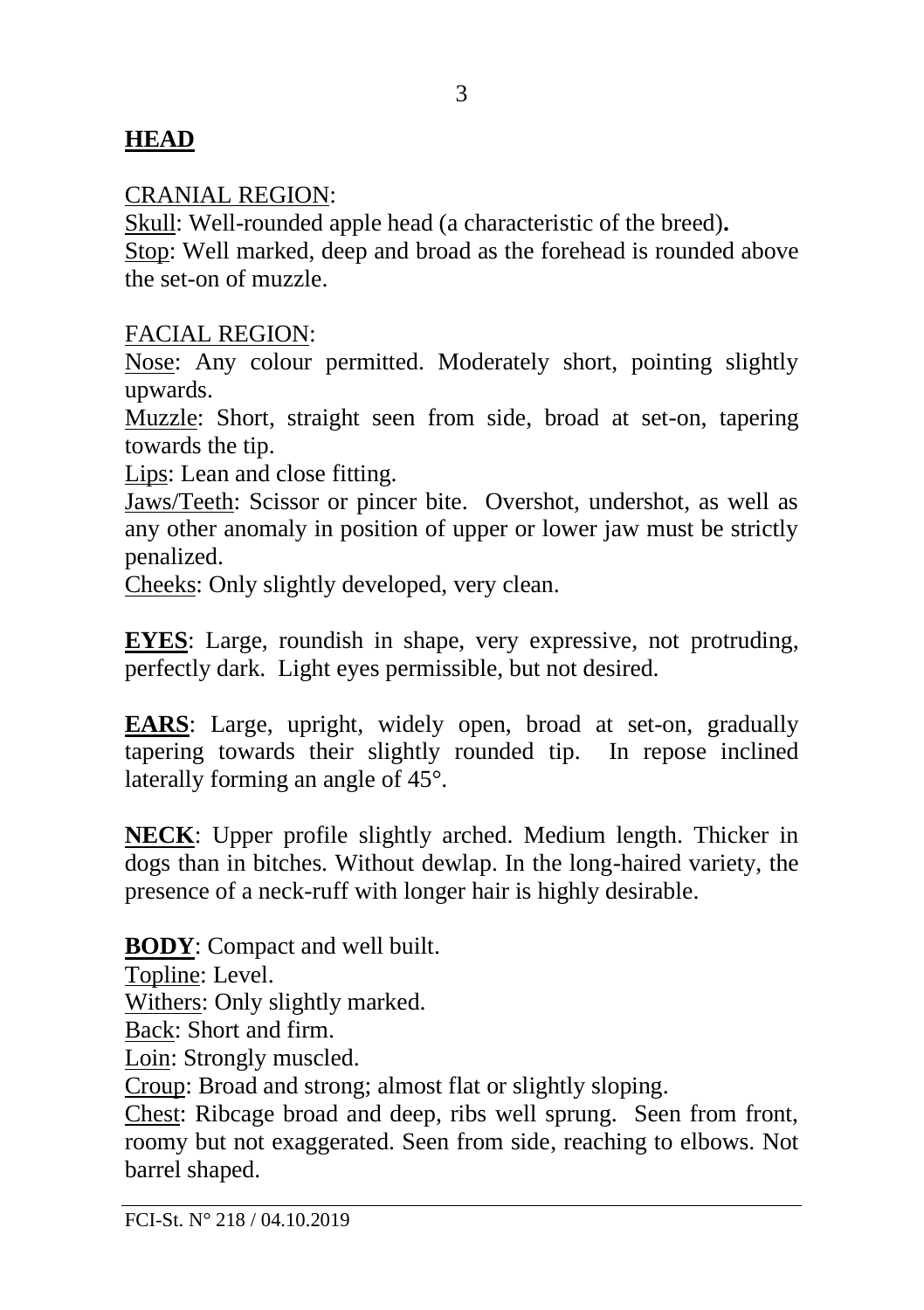Underline and belly: Formed by a clearly tucked up belly. Slack belly is permitted but not desired.

**TAIL**: Set on high, flat in appearance, of moderate length; broad at root, tapering gradually towards the tip. Tail carriage is an important characteristic of the breed : when the dog is moving it is carried either high in a curve or in a semicircle with tip towards the loin region, which gives balance to the body, it should never be carried between the hindlegs nor curled below the backline. The hair on the tail depends on the variety and is in harmony with the body coat. In the long-haired variety, the tailcoat forms a plume. Tail is pendant in repose and forms a slight hook.

## **LIMBS**

## FOREQUARTERS:

General appearance: Forelegs seen from the front form a straight line with the elbows. Seen from the side, they are upright.

Shoulder: Clean and moderately muscled.

Upper arm: Good angulation between shoulder-blade and upper arm. Elbow: Firm and fitting close to body, which ensures free movement. Forearm: Straight and of good length.

Metacarpus (Pastern): Slightly sloping, strong and flexible.

Forefeet: Very small and oval with toes well apart but not splayed (neither hare- nor cat-foot). Nails particularly well arched and moderately long. Pads well developed and very elastic. Dewclaws are not desirable.

## HINDQUARTERS:

General appearance: Hindlegs well muscled with long bones, vertical and parallel to each other with good angulation at hip, knee and hock joints, in harmony with angulation of forequarters.

Metatarsus (Rear pastern): Short hocks with well-developed Achilles' tendons; seen from rear, they are well apart straight and vertical.

Hind feet: Very small and oval with toes well apart but not splayed (neither hare- nor cat-foot).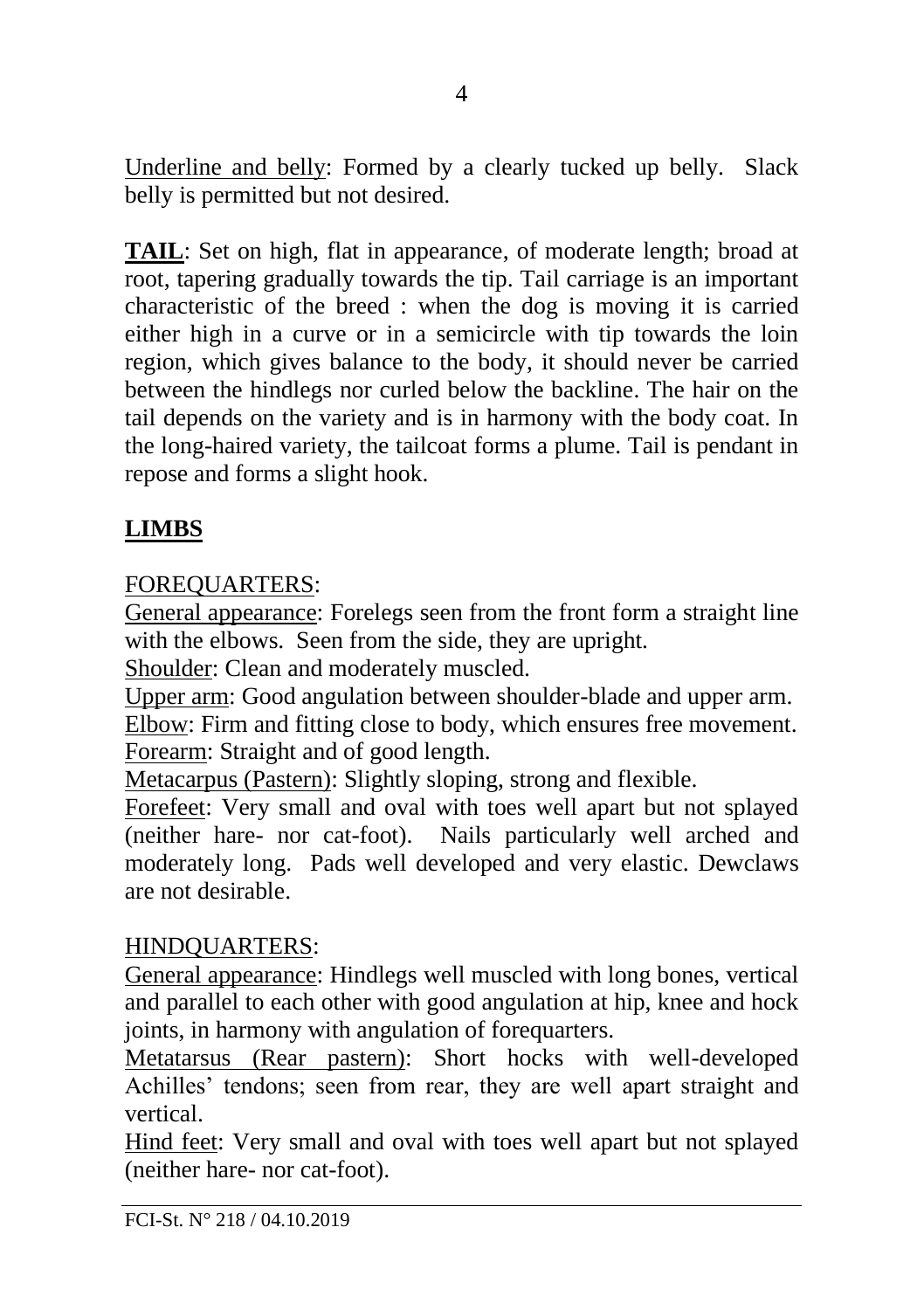Nails particularly well arched and moderately long. Pads well developed and very elastic. Dewclaws are not desirable.

**GAIT / MOVEMENT**: Steps are long, springy, energetic and active with good reach and drive. Seen from rear, hind legs should move almost parallel to each other, so that the footprints of the hind feet fit directly into those of the front feet. With increasing speed, the limbs show a tendency to converge towards the median plane (single track). Movement remains free and springy without visible effort, head raised and back firm.

**SKIN**: Smooth and elastic all over body.

## **COAT**

Hair: In this breed there are two varieties of coat.

- Smooth-haired: Coat is short, lying close all over body. If there is an undercoat, the hair is somewhat longer; sparse coat on throat and belly permissible; slightly longer on neck and tail, short on face and ears. Coat is glossy and its texture is soft. Hairless dogs are not tolerated.
- Longed-haired: Coat should be fine and silky, smooth or slightly wavy. Not too thick undercoat desired. Coat is longer, forming feathering on ears, neck, rear of front and hind legs, on feet and on tail. Dogs with long billowing coat will not be accepted.

Colour: All colours in all possible shades and combinations are admitted, except merle colour.

**SIZE AND WEIGHT**: In this breed, only the weight is taken into consideration, not the height.

Weight: **1 to 3 kg.** Ideal weight: between 1,5 and **2,5** kg.

Subjects weighing less than **1 kg** and more than 3 kg shall be disqualified.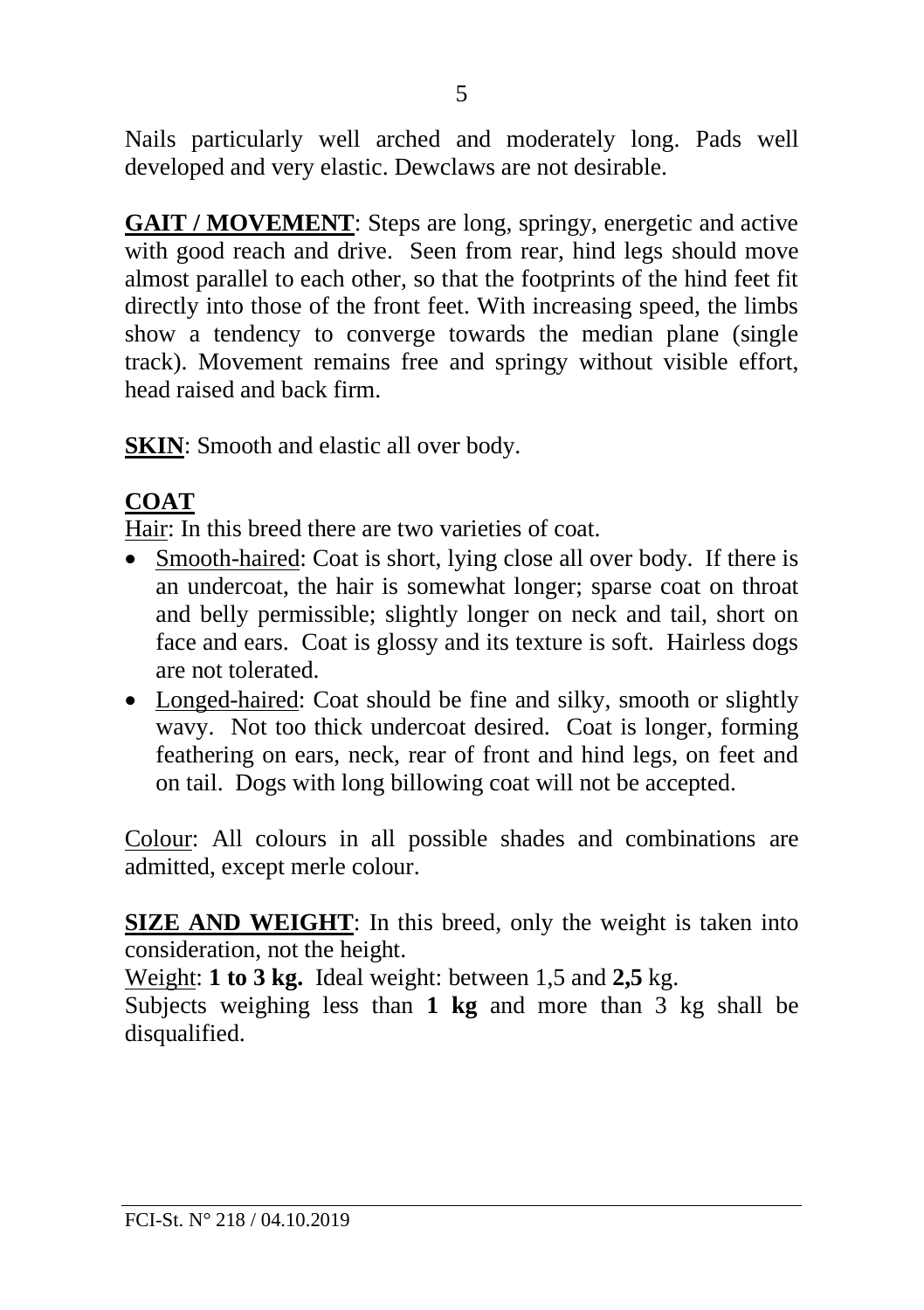**FAULTS**: Any departure from the foregoing points should be considered a fault and the seriousness with which the fault should be regarded should be in exact proportion to its degree and its effect upon the health and welfare of the dog.

- Missing teeth.
- "Double teeth" (persistence of temporary teeth).
- Pointed ears.
- Short neck.
- Long body.
- Roach or hollow back (Lordosis or Kyphosis).
- Steep croup.
- Narrow chest, flat ribcage.
- Tail: incorrect set-on, short or twisted.
- Short limbs.
- Out at elbow.
- Too close behind.

#### **SEVERE FAULTS**:

- Narrow skull
- Eyes small, deep set or protruding.
- Long muzzle.
- Under or overshot mouth.
- Unstable stifle.

## **DISQUALIFYING FAULTS**:

- Aggressive or overly shy.
- Any dog clearly showing physical or behavioural abnormalities.
- Deer type dogs (dogs with an atypical or extremely stylized structure: refined head, long neck, slender body, long limbs).
- Dogs with an open fontanel.
- Drop ear or short ear.
- Deformed jaws.
- Extremely long body.
- Absence of tail.
- In the long- haired variety: Dogs with very long, fine and billowing coat.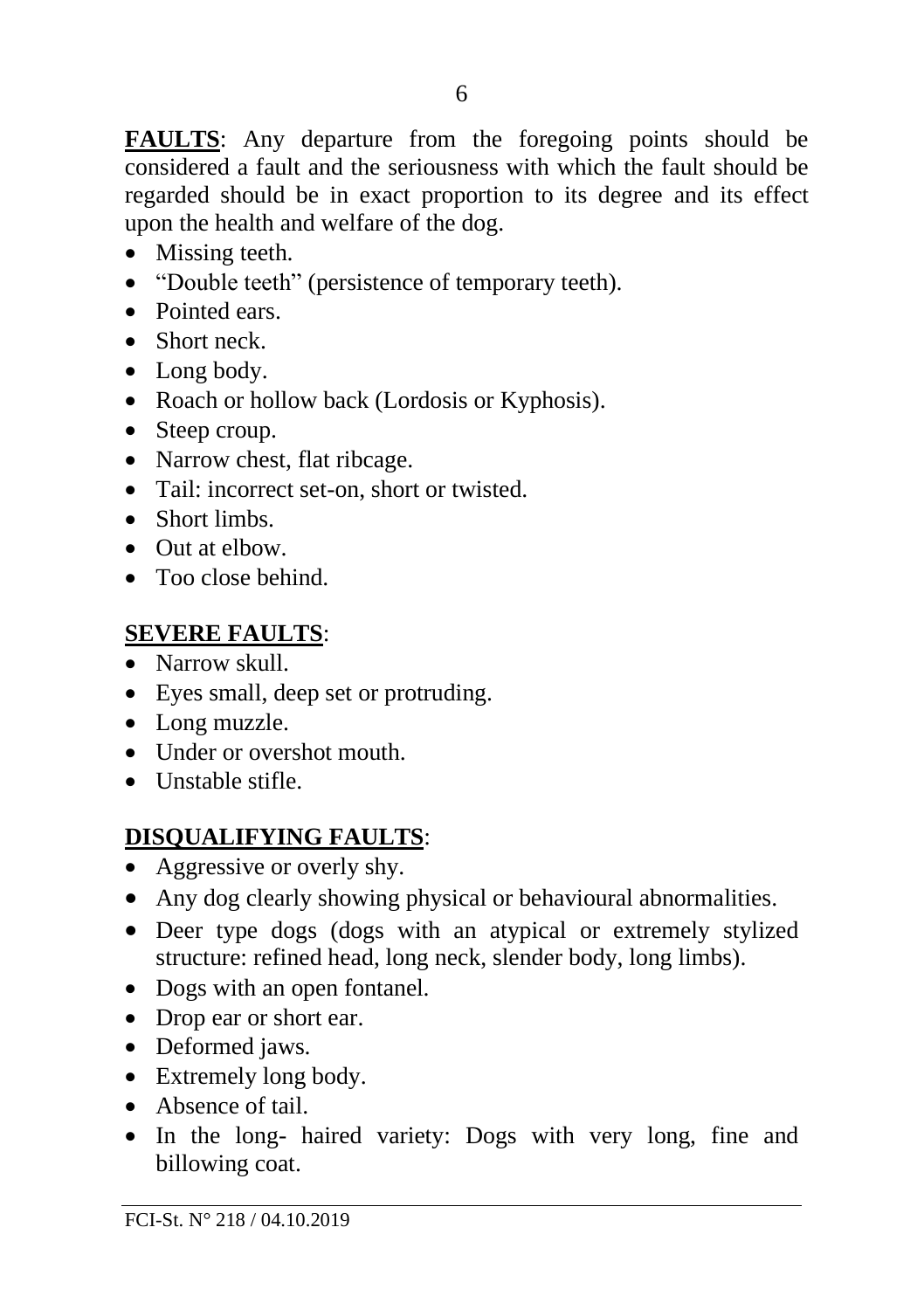- In the smooth-haired variety: Bald patch (alopecia).
- Merle colour.
- Subjects weighing less than **1 kg** and more than 3 kg shall be disqualified.

# **N.B.**:

- Male animals should have two apparently normal testicles fully descended into the scrotum.
- Only functionally and clinically healthy dogs, with breed typical conformation should be used for breeding.

## **The latest amendments are in bold characters.**